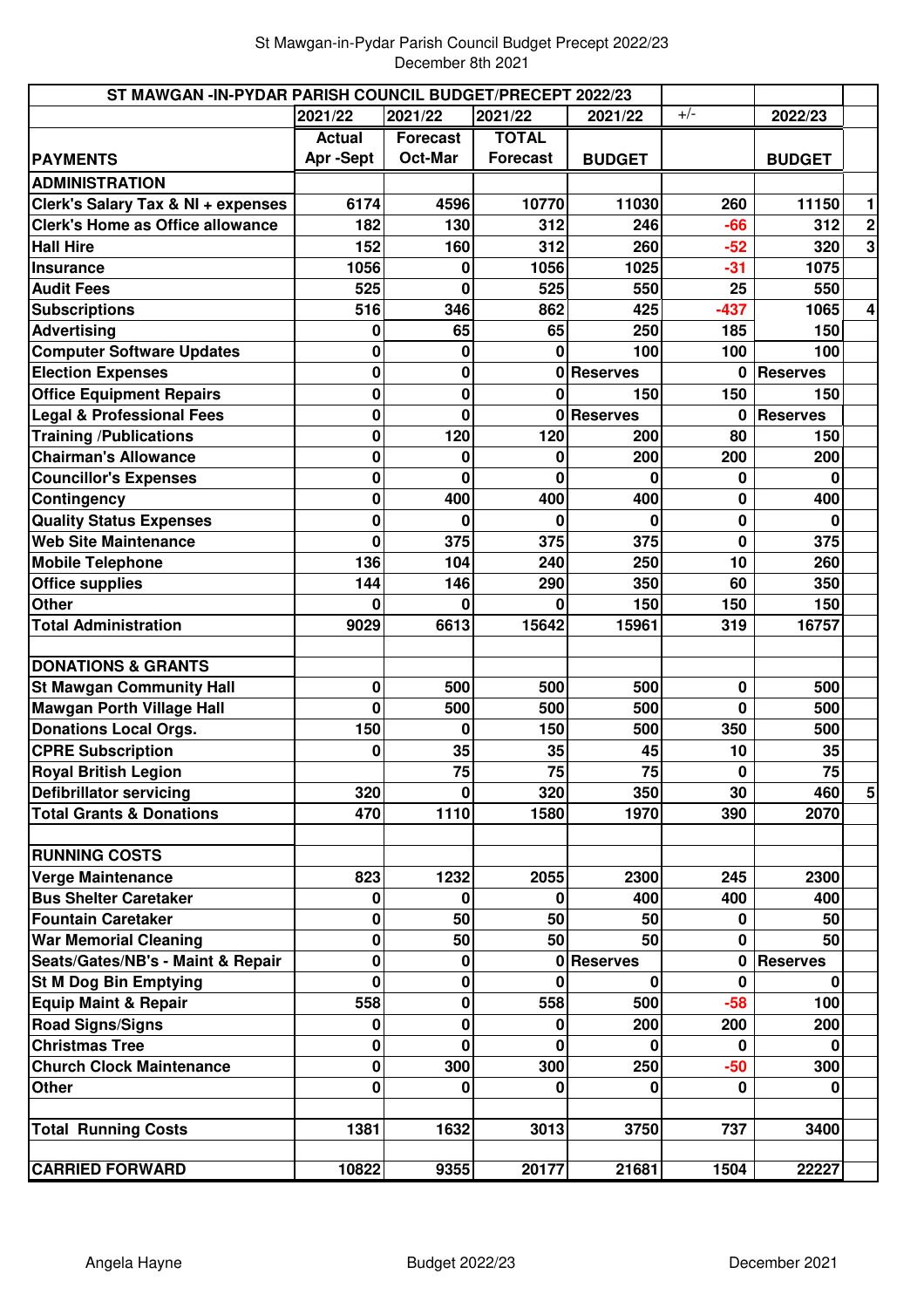|                                  | 2021/22       | 2021/22         | 2021/22         | 2021/22       | $+/-$       | 2022/23       |                  |
|----------------------------------|---------------|-----------------|-----------------|---------------|-------------|---------------|------------------|
|                                  | <b>Actual</b> | <b>Forecast</b> | <b>TOTAL</b>    |               |             |               |                  |
|                                  | Apr - Sept    | Oct-Mar         | <b>Forecast</b> | <b>BUDGET</b> |             | <b>BUDGET</b> |                  |
| <b>BROUGHT FORWARD</b>           | 10822         | 9355            | 20177           | 21681         | 1504        | 22227         |                  |
|                                  |               |                 |                 |               |             |               |                  |
| <b>PLAYING FIELD</b>             |               |                 |                 |               |             |               |                  |
| <b>Maintenance Contract</b>      | 2529          | 771             | 3300            | 3300          | 0           | 3300          |                  |
| Rent                             | 100           | 0               | 100             | 100           | 0           | 100           |                  |
| <b>Play Equipment Inspection</b> | 72            | 0               | 72              | 80            | 8           | 80            |                  |
| <b>Play Area Maintenance</b>     | $\bf{0}$      | 0               | 0               | 500           | 500         | 500           |                  |
|                                  |               |                 |                 |               |             |               |                  |
| <b>BURIAL GROUND</b>             |               |                 |                 |               |             |               |                  |
| <b>Maintenance Contract</b>      | 2954          | 9               | 2963            | 2963          | 0           | 2963          |                  |
| <b>Rates</b>                     | 729           |                 | 729             | 650           | $-79$       | 750           |                  |
| <b>General Repairs</b>           | 0             | 0               | 0               | 250           | 250         | 250           |                  |
| <b>CLOSED CHURCHYARD</b>         |               |                 |                 |               |             |               |                  |
| <b>Maintenance Contract</b>      | 890           | 1273            | 2163            | 2163          | 0           | 2168          |                  |
| <b>General Repairs</b>           | 0             | 0               | 0               | 250           | 250         | 250           |                  |
|                                  |               |                 |                 |               |             |               |                  |
| <b>FOOTPATHS</b>                 |               |                 |                 |               |             |               |                  |
| <b>Maintenance Contract</b>      | 2350          | 500             | 2850            | 2850          | $\bf{0}$    | 3000 6        |                  |
| <b>General Repairs</b>           | 0             | 250             | 250             | 250           | 0           | 250           |                  |
|                                  |               |                 |                 |               |             |               |                  |
| <b>BEACH</b>                     |               |                 |                 |               |             |               |                  |
| <b>Cleaning Contract</b>         | 5953          | 0               | 5953            | 6500          | 547         | 6500          |                  |
| <b>Litter Bins</b>               | 0             | 0               | 0               | 0             | 0           | O             |                  |
| <b>Signs</b>                     | 75            | $\mathbf 0$     | 75              | 100           | 25          | 100           |                  |
| <b>Access Maintenance</b>        | $\bf{0}$      | 500             | 500             | 500           | 0           | 500           |                  |
| <b>Waste Management</b>          | 2025          | 84              | 2109            | 0             | $-2109$     | 21737         |                  |
| <b>ST MAWGAN TOILETS</b>         |               |                 |                 |               |             |               |                  |
| <b>Cleaning contract</b>         | 5164          | 3688            | 8852            | 8853          | 1           | 8852          |                  |
| <b>Water Testing</b>             | 314           | 186             | 500             | 500           | $\mathbf 0$ | 515           |                  |
| <b>Sanitiser</b>                 | 40            | 50              | 90              | 300           | 210         | 100           |                  |
| <b>South West Water</b>          | 0             | 137             | 137             | 250           | 113         | 250           |                  |
| <b>Maintenance &amp; Repairs</b> | $\mathbf 0$   | 0               | 0               | $\bf{0}$      | $\bf{0}$    | $\bf{0}$      |                  |
|                                  |               |                 |                 |               |             |               |                  |
| <b>CAPITAL EXPENDITURE</b>       | $\bf{0}$      | $\mathbf 0$     | $\bf{0}$        | 0             | 0           | 0             |                  |
| <b>CONTINGENCY</b>               | 1667          | 420             | 2087            | 500           | $-1587$     | 1500          | $\, 8$           |
|                                  |               |                 |                 |               |             |               |                  |
| <b>PROJECTS</b>                  |               |                 |                 |               |             |               |                  |
| <b>Neighbourhood Plan</b>        | 144           | 171             | 315             | 0             | $-315$      | 500           | $\boldsymbol{9}$ |
| <b>St Mawgan Hall</b>            | $\bf{0}$      | 0               | 0               | 0             | 0           | 0             |                  |
| <b>St Mawgan Toilets</b>         | $\bf{0}$      | 0               | 0               | $\mathbf{0}$  | $\Omega$    | $\Omega$      |                  |
| <b>TOTAL PAYMENTS</b>            | 35684         | 17223           | 52906           | 52540         | $-366$      | 56828         |                  |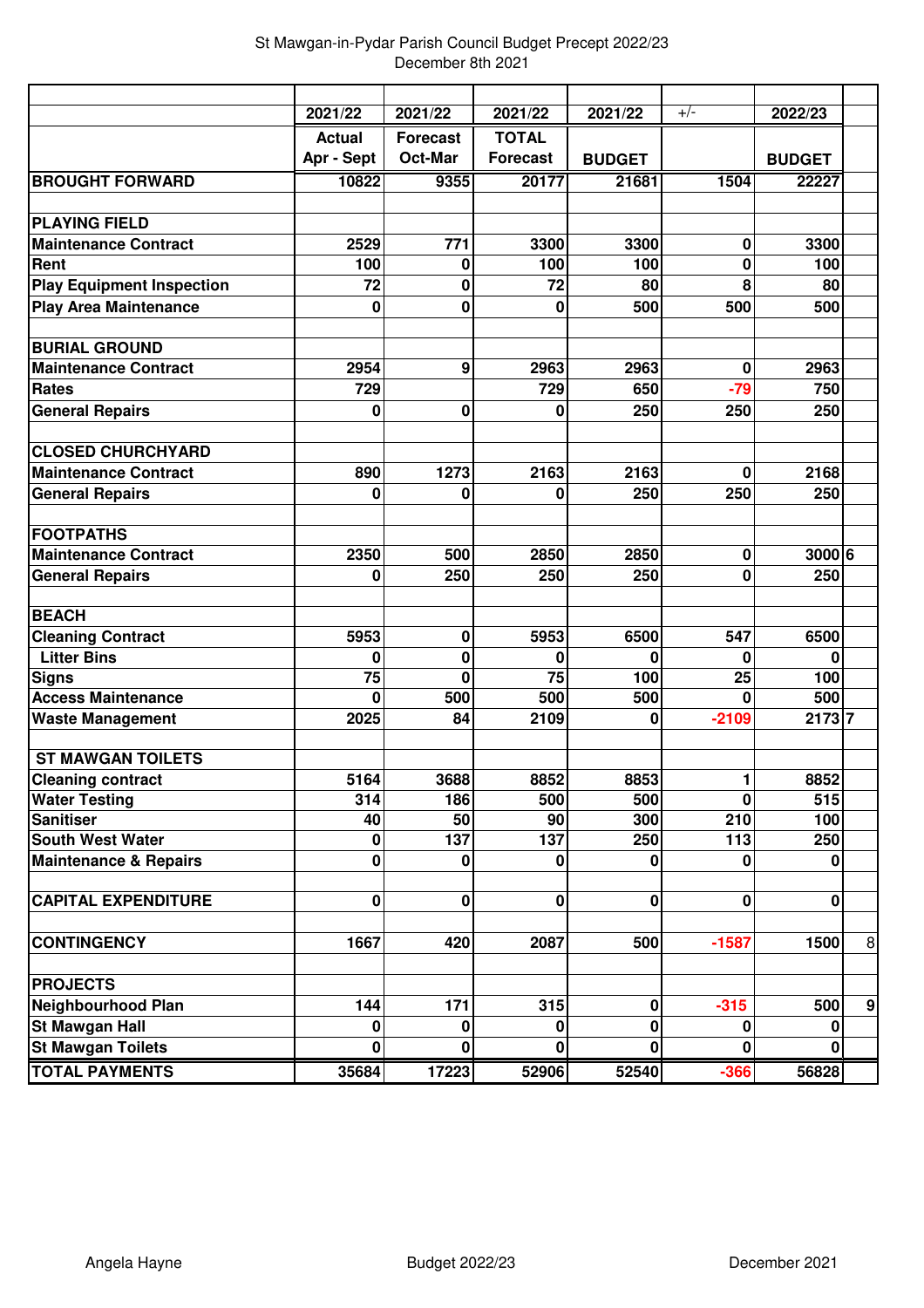|                                                      | 2021/22           | 2021/22         | 2021/22         | 2021/22         | $+/-$           | 2022/23       |    |
|------------------------------------------------------|-------------------|-----------------|-----------------|-----------------|-----------------|---------------|----|
|                                                      | <b>Actual</b>     | <b>Forecast</b> | <b>TOTAL</b>    |                 |                 |               |    |
| <b>RECEIPTS</b>                                      | <b>April-Sept</b> | <b>Oct-Mar</b>  | <b>Forecast</b> | <b>BUDGET</b>   |                 | <b>BUDGET</b> |    |
| <b>Precept</b>                                       | 38,000            | 0               | 38,000          | 38,000          | 0               | 40,750        | 10 |
| <b>Council Tax Support Grant (CC)</b>                | 493               | 0               | 493             | 493             | $\bf{0}$        | 259           | 11 |
| <b>Solar Park Grant</b>                              | 2,821             | 0               | 2,821           | 2,780           | 41              | 2,850         |    |
| S 106 funds                                          | 0                 | 0               | 0               | 21,920          | (21, 920)       | 21,920        | 12 |
| <b>Beach Contributions (Business)</b>                | 825               |                 | 825             | 2,000           | (1, 175)        | 4,000         | 13 |
| <b>St Mawgan Toilet Contributions</b>                | 0                 | 0               | 0               | 0               | 0               | $\bf{0}$      |    |
| <b>Bank Interest</b>                                 | 3                 | $\overline{2}$  | 5               | 10              | (5)             |               |    |
| <b>Local Maintenance Project</b>                     | 2,341             | $\bf{0}$        | 2,341           | 2,341           | $\bf{0}$        | 2,341         |    |
| <b>Burial Ground Fees</b>                            | 2,242             | 1,292           | 3,534           | 1,500           | 2,034           | 1,500         |    |
| <b>Grant for Toilets</b>                             | 3,526             | 0               | 3,526           | 2,575           | 951             | $\bf{0}$      |    |
| <b>Grant for Burial Ground Gates</b>                 | 0                 | 1,292           | 1,292           | 0               | 1,292           | $\bf{0}$      |    |
| <b>Community Infrastructure Levy</b>                 | 1,040             | 5,198           | 6,238           | 0               | 6,238           | $\bf{0}$      | 14 |
| <b>VAT</b>                                           | 0                 | 2,500           | 2,500           | $\mathbf 0$     | 2,500           | 2,500         | 15 |
| <b>Other</b>                                         | $\bf{0}$          | 50              | 50              | $\bf{0}$        | 50              | 0             |    |
| <b>TOTAL RECEIPTS</b>                                | 51,291            | 10,334          | 61,625          | 71,619          | (9,994)         | 76,125        |    |
| <b>Surplus/Deficit</b>                               | 14,089            | 9,545           | 23,634          | 19,079          | 4,555           | 19,297        |    |
| (brackets = deficit)                                 |                   |                 |                 |                 |                 |               |    |
|                                                      |                   | 4               |                 |                 |                 |               |    |
|                                                      |                   |                 |                 |                 |                 |               |    |
|                                                      |                   |                 |                 |                 |                 |               |    |
|                                                      |                   |                 |                 |                 |                 |               |    |
|                                                      |                   |                 |                 |                 |                 |               |    |
|                                                      |                   |                 |                 |                 |                 |               |    |
|                                                      |                   |                 |                 |                 |                 |               |    |
|                                                      | Opening           | in              | out             | <b>Closing</b>  | Opening         |               |    |
| <b>EARMARKED RESERVES</b>                            | <b>Balances</b>   |                 |                 | <b>Balances</b> | <b>Balances</b> |               |    |
|                                                      | 01/04/2021        |                 |                 | 31/03/2022      | 01/04/2023      |               |    |
| <b>Play Equipment</b>                                | 1752              |                 | 793             | 959             | 959             |               |    |
| <b>Play Area Maintenance</b>                         | $-1293$           | 1393            | 0               | 100             | 100             |               |    |
| <b>Cemetry Maintenance</b>                           | 4250              |                 | 4250<br>O       | U               | 0               |               |    |
| <b>St Mawgan Toilets Maintenance</b>                 | 887               | 0               |                 | 887             | 887             |               |    |
| <b>St. Mawgan Projects</b>                           | 10500             | 8000            | 18500           | 0               | 0               |               |    |
| <b>Mawgan Porth Projects</b>                         | 7281              | 0               | 0               | 7281            | 7281            |               |    |
| <b>Beach Cleaning</b>                                | 3635              | 0               | 0               | 3635            | 3635            |               |    |
| <b>Lawn Mower repairs</b>                            | 500               |                 | 375             | 125             | 125             |               |    |
| <b>Legal &amp; Professional Fees</b>                 | 2700              | 3300            | 5000            | 1000            | 1000            |               | 16 |
| <b>Election Expenses</b>                             | 3112              | 0               | 500<br>0        | 2612            | 2612            |               | 17 |
| <b>IT Equipment</b>                                  | 604               | 0<br>0          |                 | 604             | 604             |               |    |
| <b>Training</b>                                      | 1500<br>0         |                 | 1000<br>0       | 500             | 500             |               | 18 |
| <b>Community Infrastructure Levy</b>                 |                   | 16071           | 0               | 16071           | 16071<br>606    |               |    |
| <b>Beach Disabled Area</b>                           | 606<br>84         | 0<br>0          | 0               | 606<br>84       | 84              |               |    |
| <b>Litter/Dog Bins</b>                               | 500               | 0               | 0               | 500             | 500             |               |    |
| <b>Hedge Trimming</b>                                |                   | 0               |                 | O               | U               |               |    |
| <b>Service Devolution</b><br><b>Solar Park Grant</b> | 8000<br>15920     |                 | 8000<br>6780    |                 |                 |               |    |
| S106 Reserves                                        | 6010              | 2821            | 6010            | 11961<br>Ω      | 11961<br>0      |               | 19 |
| <b>Covid 19 Grant</b>                                |                   | 10000           | 5000            | 5000            | 5000            |               | 20 |
| <b>Quality Parish Status</b>                         | 100               |                 | 100             |                 |                 |               |    |
| <b>Total Earmarked Reserves</b>                      | 66647             | 41585           | 56308           | 51925           | 51925           |               |    |